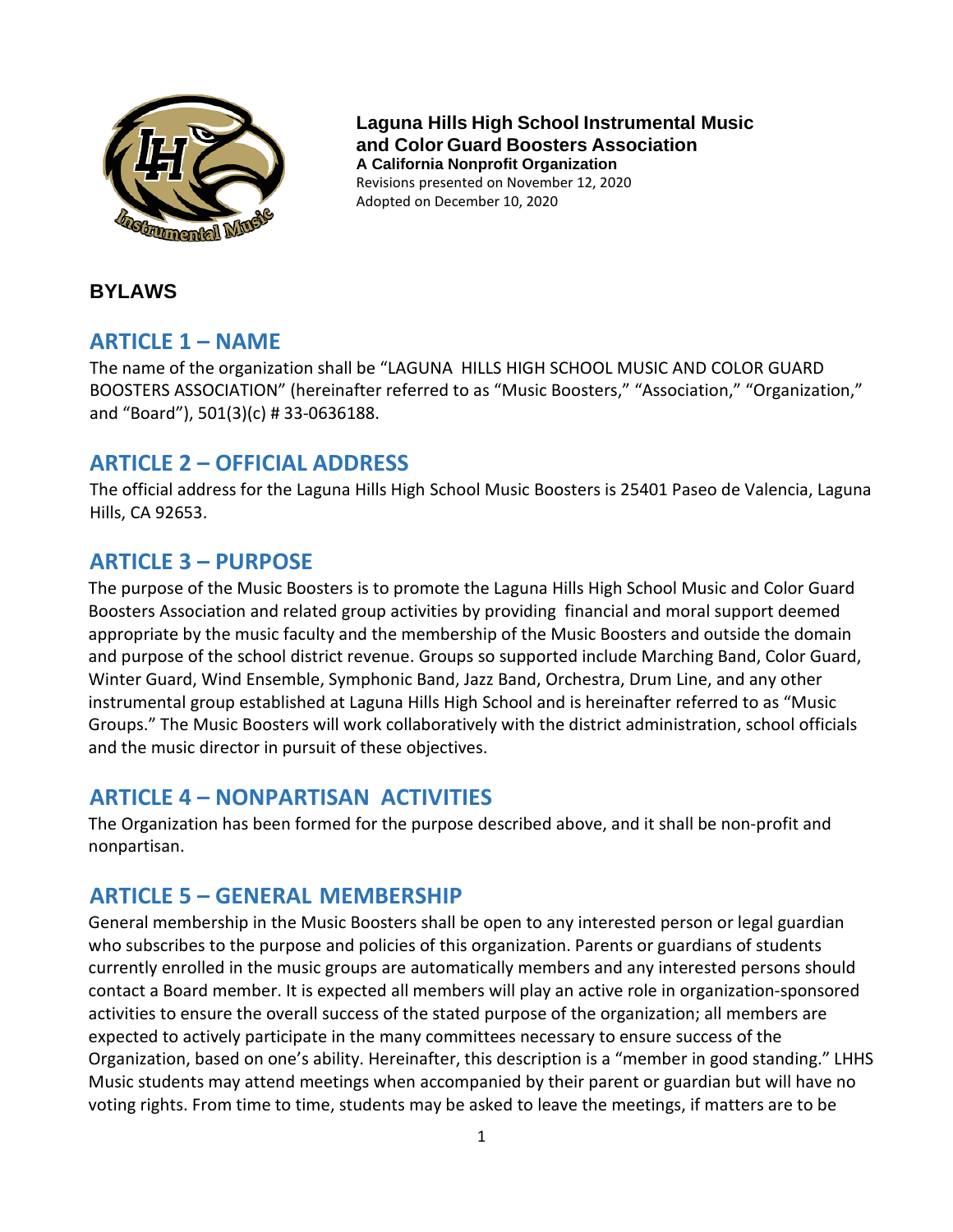discussed that are deemed inappropriate by a majority vote of the adult members present. All members in good standing shall have one vote for any vote taken at a Booster meeting and only one vote per family regardless of the number of family members in attendance. Members must be present, in seat or virtually, to vote.

# **ARTICLE 6 – BOARD MEMBERS**

The Board consists of two functioning groups: Executive Officers and Auxiliary Board Members. The Executive officers are elected and the Auxiliary Board members are appointed annually for a twelvemonth term, beginning July 1 through June 30. The offices of the Board members are as follows:

| <b>EXECUTIVE Officers</b> | <b>AUXILIARY Board Members</b>    |
|---------------------------|-----------------------------------|
| President                 | Auditor                           |
| <b>Vice President</b>     | Parliamentarian                   |
| Secretary                 | Unit Coordinators (see Article 9) |
| Treasurer                 | Instrument & Equipment Manager    |
| <b>Banker</b>             | <b>Communications Manager</b>     |
|                           | <b>Student Representative</b>     |
|                           | Webmaster                         |

The Board reserves the right to create or eliminate Board positions as deemed necessary to manage the activities during the year. This may occur during the annual nomination process or at any time during the year.

The LHHS Instrumental Music Director shall serve as Advisor to the Board. No advisor, instructor, coach or member of the Music Boosters, other than an Executive Officer of the Board is authorized to commit the Music Boosters to financial commitments, contracts, or agreements without prior vote of the Board.

# **ARTICLE 7 – EXECUTIVE OFFICERS AND THEIR ELECTION**

# Section 1 – Executive Officers

The Executive Officers of this Association shall be the elected Board Members as enumerated in "Article 6 Board Members," of these bylaws. Each Executive Officer of this organization shall be a member in good standing.

# Section 2 – Nominating Committee

Nominations for Executive Officers shall be made by a nominating committee. The Nominating Committee shall be named at least two (2) months prior to the annual election meeting in May. The Nominating Committee shall serve until the annual election meeting. The Nominating Committee shall be composed of three (3) members with one (1) alternate, all of whom shall be current members of this organization in good standing who have attended at least three (3) Music Booster meetings of the current school year. Members serve on the Nominating Committee for two (2) consecutive years and may continue beyond this term to fill a vacant position to complete the required number of members.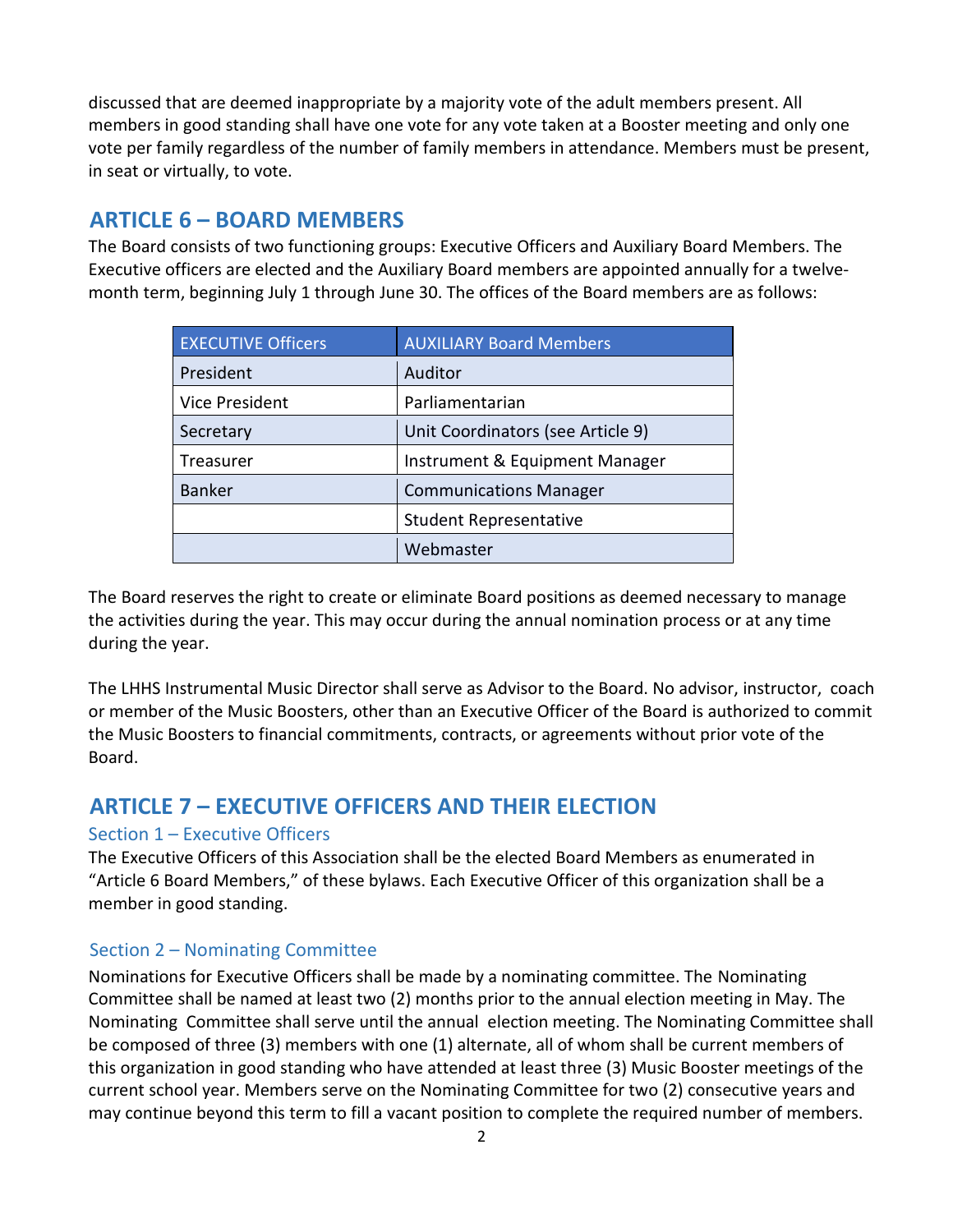The Nominating Committee shall be announced by the March Board meeting. The President may not serve as a member of the Nominating Committee. The Nominating Committee will present its slate of officers, selected from the current membership, during the May General Membership Meeting. At the May General Membership meeting, additional nominations must be called for from the floor. Every attempt should be made to include representatives from each Music Group on the slate of officers. A written ballot may be created by the Nominating Committee in the event of a contested position. There will no proxy voting, absentee ballots, or write-in candidates on the ballots. If the Board votes to include Candidate Statement forms for an election, a form will be created by the Nominating Committee and will be published and provided with the ballots. Distribution of any other type of Candidate Statement(s) or campaign material by anyone other than the Nominating Committee shall be grounds for disqualification. The Board at its discretion may appoint a Teller Committee of three (3) people for the purpose of distributing, collecting and counting the written ballots. To the extent possible, no current Board member or Nominating Committee should serve on the Teller Committee.

# Section 3 – Criteria for Nominees

Elected Executive Officers shall be limited to members of the organization in good standing who have signified their consent to serve if elected. Nominees for the executive offices of President, Vice President, Treasurer, Banker or Secretary shall not be related by blood or marriage or reside in the same household. Should a child of a Board member leave the program and a replacement cannot be found, the Board member is encouraged to continue to serve through the end of the term or until a new person can be appointed.

### Section 4 – Election

Election shall be held at the annual election meeting in May. If there is but one nominee for any office, the ballot may be dispensed with and the election held by voice vote.

# Section 5 – Terms of Office

Officers shall serve for a term of one (1) year or until their successors are elected. In the event that no successor is elected, the position is declared vacant. Vacant positions will be filled by the Board-elect. No officer shall be eligible to serve in the same office for more than two (2) consecutive terms or hold more than one elected or appointed office unless the position goes unfilled and the existing officer is willing to continue. Officers shall assume their duties on July 1.

# Section 6 – President-Elect

The President-elect may call meetings of the officers-elect and the Instrumental Music Director as necessary to make plans for the coming year's work.

### Section 7 – Office Vacancy

If an office remains unfilled after election, it shall be considered a vacant office to be filled by the Board elect, and members with less than 30 days of membership may be appointed at the discretion of the Board-elect.

# **ARTICLE 8 – DUTIES OF ELECTED OFFICERS**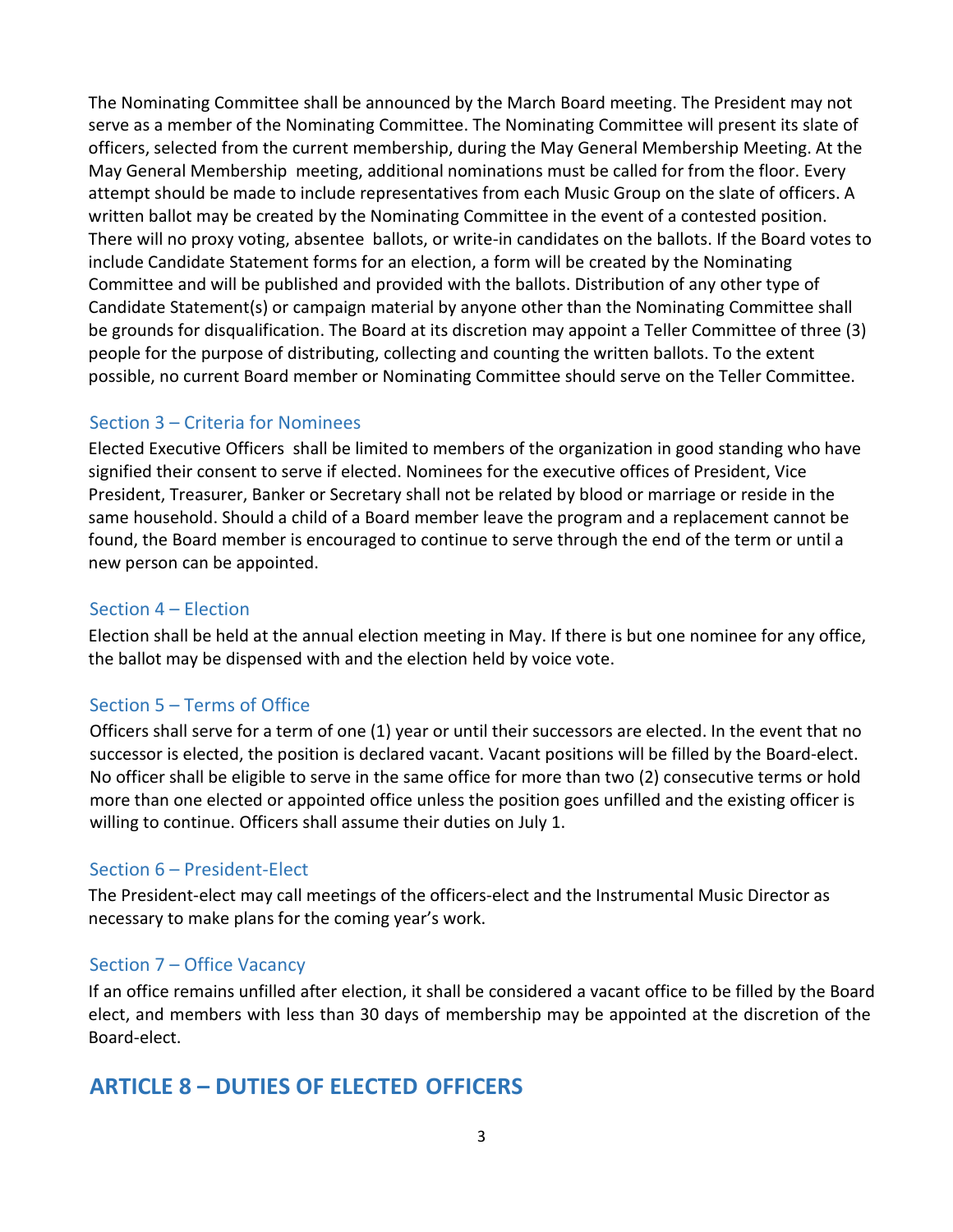*The duties listed below are* representative *of the core responsibilities of each position and not intended to be all-inclusive. Additional duties may be assigned.*

### Section 1

### **PRESIDENT shall**:

- a. Oversee the work of the Board members, chairs, and committees.
- b. Fill by appointment any vacancies in the Board as they may occur, such appointments by the majority of the remaining members of the Board.
- c. Preside at all meetings of the Executive Board and general membership.
- d. Be a member ex officio of all committees except the nominating committee.
- e. Coordinate with the Instrumental Music Director in planning a calendar for the Music Boosters including all meetings, performances, fundraising events, and other activities.
- f. Provide an authorized signature for all warrants in conjunction with the Instrumental Music Director. If the President is absent, then a signature by the Vice President, Secretary, or Treasurer is required.
- g. Act as liaison with LHHS administration, SVUSD administration, other SVUSD High Schools, and the community. Handle all correspondence on behalf of the organization.
- h. Be one of four (4) authorized check signers for the purpose of disbursements.
- i. Have all contracts and or legally binding documents approved by the general membership, prior to signing a contract along with another elected officer.
- j. Prohibit the execution of any contracts or legally binding agreements that may encumber the Association beyond the current fiscal year.
- k. Oversee and communicate with the Parliamentarian and Student Representative.
- l. Be one of three (3) designees to check the Music Boosters' mailbox and distribute mail.
- m. Appoint an alternate authorized signer, in the event of vacancy in any of the designated positions of authorized signers, i.e., Vice President, Treasurer, and Secretary until such time as the vacancy is filled.

# Section 2

# **VICE-PRESIDENT shall:**

- a. Assist President as directed.
- b. Preside over meetings in the absence of the President.
- c. Be one of four (4) authorized check signers for the purpose of disbursements.
- d. Present all fundraising ideas to the Board.
- e. Chair all fundraising activities by appointing or working with fundraising committees created for each individual event.
- f. Ensure that any and all fundraisers are "Chaired" by members of the Music Boosters.
- g. Conduct an annual inventory of Music Booster property and submit a report to the Board no later than the June Board meeting.
- h. Be one of three (3) designees to check the Music Boosters' mailbox and distribute mail.

# Section 3

### **SECRETARY shall:**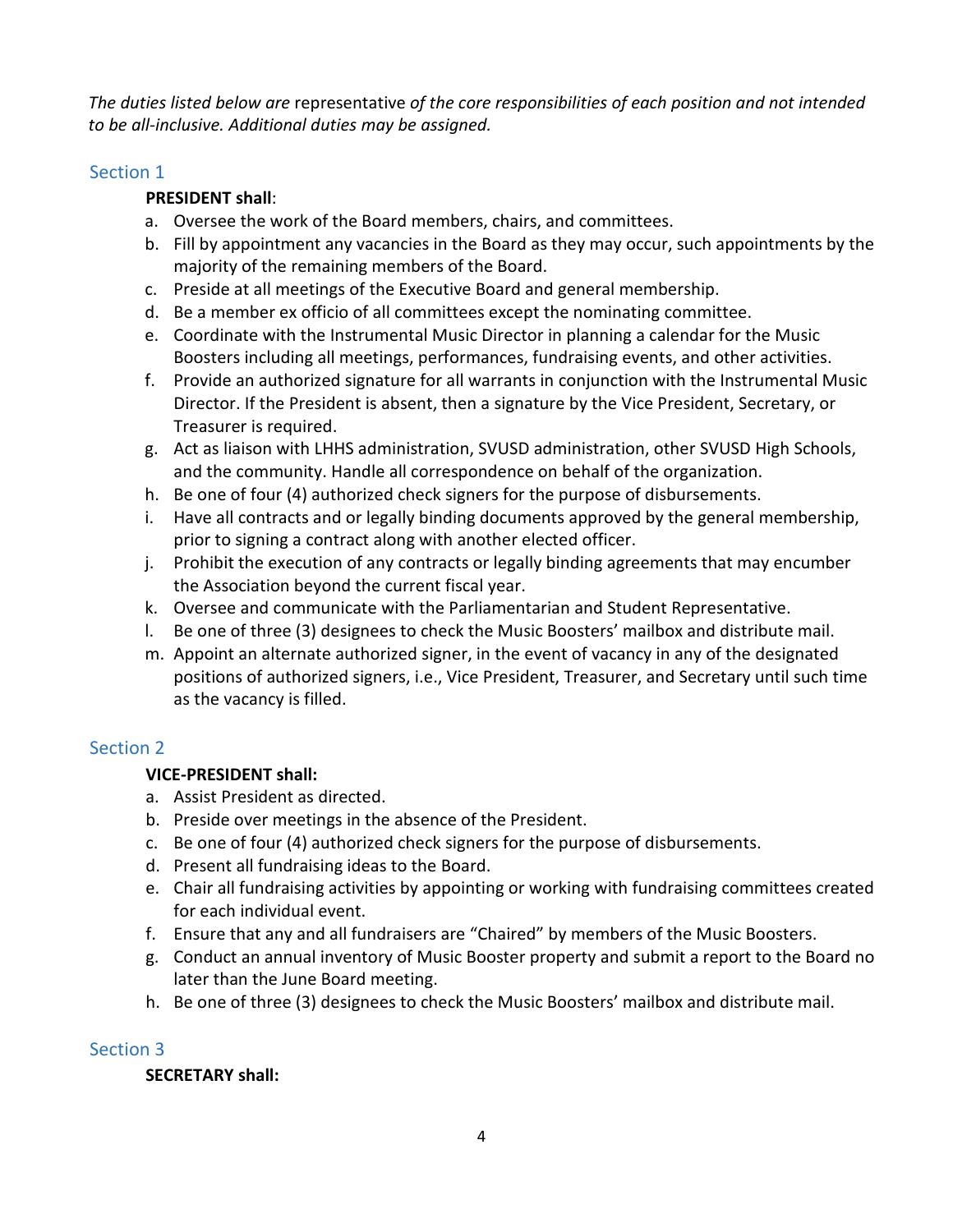- a. Keep an accurate record of the proceedings of all meetings of the general membership and Board as the legal record of this organization, including all expenditures and motions indicating names of originators, seconds, abstentions, and if passed/failed.
- b. Submit the meeting minutes to the Board for review and upon approval, the final version minutes to the President and Webmaster in a timely manner.
- c. Be prepared to refer to minutes of previous meetings.
- d. Prepare a list of all unfinished business for the use of the President.
- e. Perform such other duties as may be delegated to the Secretary.
- f. Arrange for an alternate note taker in the event the in her/his absence.
- g. Be one of four (4) authorized check signers for the purpose of disbursements.
- h. Be one of three (3) designees to check the Music Boosters' mailbox and distribute mail.

### Section 4

### **TREASURER shall:**

- a. Be responsible for the handling and accounting of Music Booster funds.
- b. Keep permanent books of account and records as shall be sufficient to establish the items of gross income, receipts, and disbursements of the Organization.
- c. Present at the monthly meetings a Treasurer's Report consisting of a current profit and loss statement, balance sheet, and listing of all disbursements detailed by check number, date issued, payee and amount paid, and purpose.
- d. Pay all bills as authorized by the Board or general membership and on receipt of the authorization of payment.
- e. Require all proper supporting documentation, including original invoice, statement or receipt with amount due, verify that item is an approved budgeted expenditure, and secure authorized signatures on warrant prior to the issuance of any cash disbursement.
- f. Secure two (2) signatures on all checks from authorized signers. Authorized signers shall be any two of the following officers: President, Treasurer, Vice President or Secretary.
- g. Keep an accurate record of receipts and disbursements in a ledger which is a permanent record of this organization. All other financial records must be retained for three (3) years.
- h. Manage payment system accounts such as PayPal, Venmo, Zelle, Square, etc., as established by the Organization.
- i. Reconcile the monthly bank statement and promptly turn over to the Auditor when requested.
- j. Coordinate and delegate work to the Banker and Auditor as necessary.
- k. Complete year-end bookkeeping at the end of each school year.
- l. Prepare and file income tax returns and any required documents by registered mail before November 15, annually. If unable to perform this task, advise the Board immediately, and in conjunction with the Board, arrange for the services of an accountant or qualified party.
- m. Prepare and file the Non-Profit Information Statement by registered mail before December 31, annually.
- n. Renew the Organization's insurance policy prior to expiration on February 1, annually.

# Section 5

### **BANKER shall:**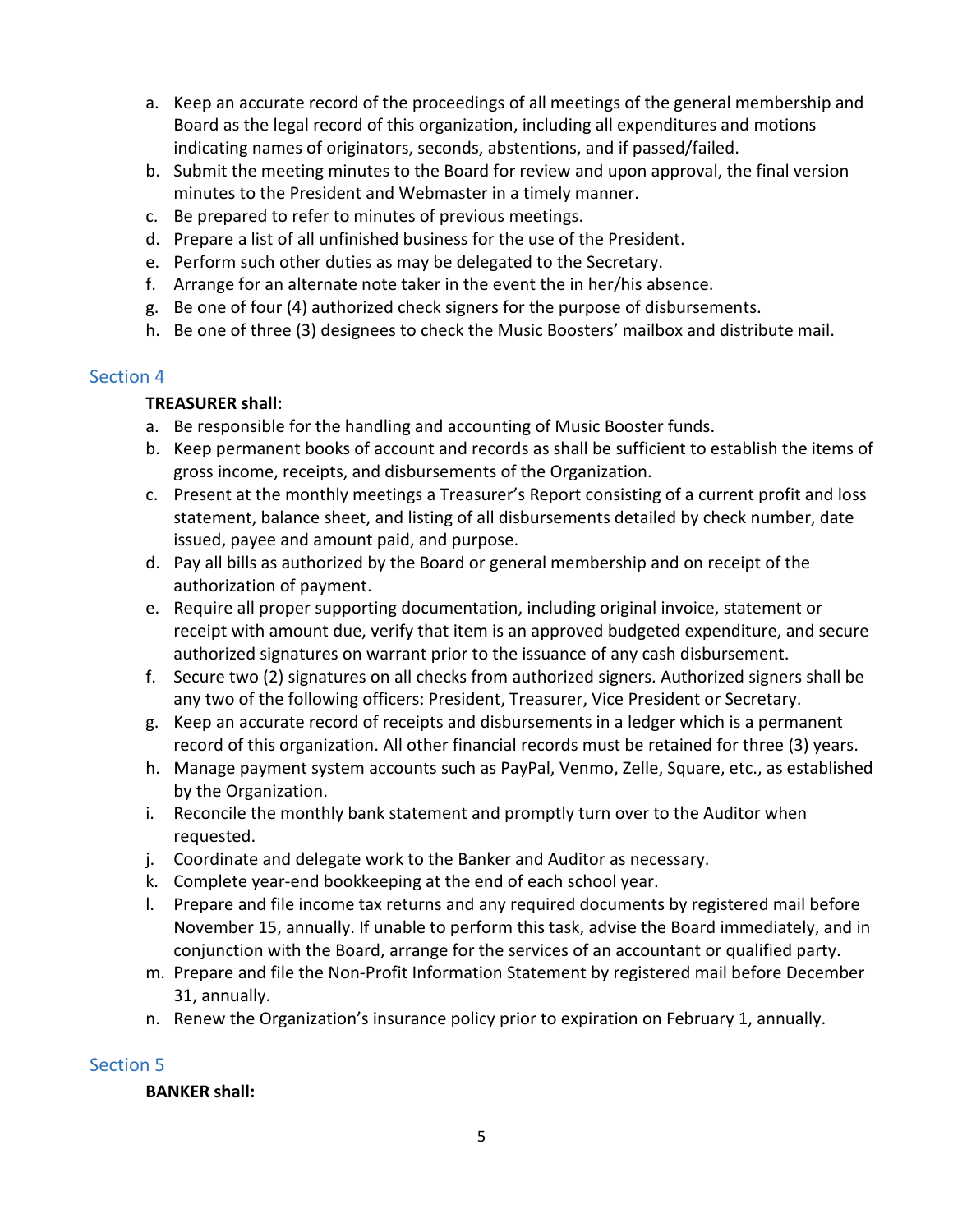- a. Deposit all monies for payment in the bank established by the Board and provide the Treasurer with a receipt for all such monies as required by the Organization, as well as a copy of the deposit slip.
- b. Receive all deposits with a completed cash verification form, signed by at least one other Board member.
- c. Keep an accurate record of all receipts for filing with the treasurer's financial records.
- d. Record all cash and check receivables on a receipt log with the date received and purpose noted prior to distribution to the Treasurer.

# **ARTICLE 9 - APPOINTED AUXILIARY BOARD MEMBERS AND GENERAL DUTIES**

The duties listed below are representative of the core responsibilities of each position and is not intended to be all-inclusive. Additional duties may be assigned. Each Auxiliary Board Member of this Organization shall be in good standing.

### Section 1 - AUDITOR

### **AUDITOR shall:**

- a. Audit the bank reconciliations at least twice annually, and promptly report findings to Board and Association (July 1 – Dec. 31 for January report, Jan. 1 – June 30 for September report).
- b. In coordination with the Treasurer, arrange for an audit by an independent party as deemed appropriate by the Board.
- c. Audit the books and financial records annually at the close of the Treasurer's term.
- d. Audit the books upon resignation of the Treasurer or any check signer and at any time deemed necessary.
- e. Not be related by blood or marriage or reside in the same household as the financial officers and/or authorized signers of checks.
- f. Submit a written report to the President and Treasurer at the first Board meeting of each school year, which must then be presented at the general membership meeting for adoption.

### Section 2 - PARLIAMENTARIAN

### **PARLIAMENTARIAN shall:**

- a. Ensure that all meetings are conducted efficiently and smoothly by following Robert's Rules of Order. Maintain a current edition of Robert's Rules of Order and a current edition of the Music Booster Bylaws.
- b. Attend all meetings of the organization and of the Board and give necessary advice in parliamentary procedure when required.
- c. Chair the bylaws committee and review the bylaws and standing rules annually.

# Section 3 - UNIT COORDINATORS

- I. Marching Band Coordinator
- II. Color Guard Coordinator
- III. Non-Marching Band Music Coordinator
- IV. Winter Percussion Ensemble Coordinator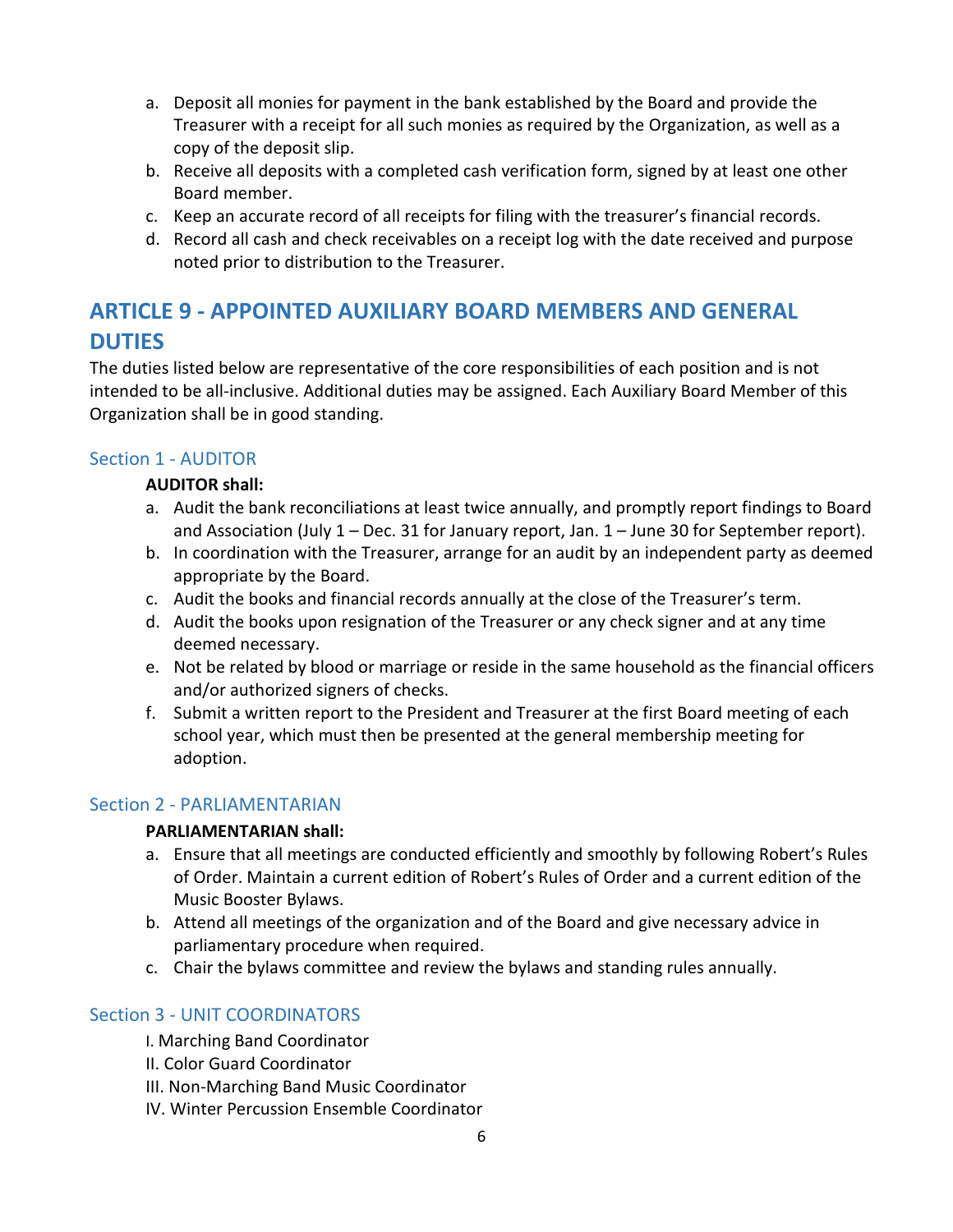V. Ensemble Meal Coordinator (description of duties below.)

### **UNIT COORDINATORS shall:**

- a. Be responsible for the organization of the transportation of equipment to performance sites.
- b. Be responsible for the planning, building, movement and maintenance of equipment on and off performance sites.
- c. Act as a liaison with the parents and students of their unit and the Board.
- d. Establish committees to support additional fundraising activities, with the approval of the Board.
- e. Establish additional committees, with the approval of the Board, to help coordinate uniform care and other volunteer activities to meet the needs of the unit.
- f. Communicate booster activities and information to the members of their unit.
- g. Promptly submit volunteer sign- up sheet to President at conclusion of event/activity.
- h. Attend events with units.

#### **Ensemble Meal Coordinator shall:**

- a. Be responsible for providing food/refreshments for music group student related activities as requested by the Board.
- b. Coordinate meals for designated ensemble.
- c. Plan meals according to established budget.
- d. Schedule meals with Instrumental Music Director.
- e. Coordinate serving of meal with ensemble coordinator.
- f. Coordinate and supervise volunteers for preparation, serving, and clean-up.
- **g.** Promptly submit volunteer sheet to the Vice President at conclusion of event/activity.

### Section 4 - INSTRUMENT & EQUIPMENT MANAGER

#### **Instrument & Equipment Manager shall:**

- a. Be responsible for collecting instrument rental fees and remitting them to the Banker in a timely manner.
- b. Be responsible for maintaining a current instrument inventory.
- c. Distribute and collect instruments at the beginning and the end of the year, or as required.
- d. Keep an inventory and oversee maintenance of all property purchased by the Music Boosters and ensure necessary insurance and registration is kept current.
- e. Keep an inventory and oversee maintenance of all property purchased by the Music Boosters and ensure necessary insurance and registration is kept current.
- f. Maintain a log/inventory of all purchased and handmade equipment and props. The log is to include for each item: the date obtained, a photograph, the location where it is stored, the value, the replacement cost and all maintenance records.

### Section 5 – COMMUNICATIONS MANAGER

#### **Communications Manager shall:**

- a. Manage the organization's digital media accounts, i.e., Facebook, Signup Genius, etc.
- b. Manage and distribute communication to Instrumental Music families as requested by the President and Instrumental Music Director.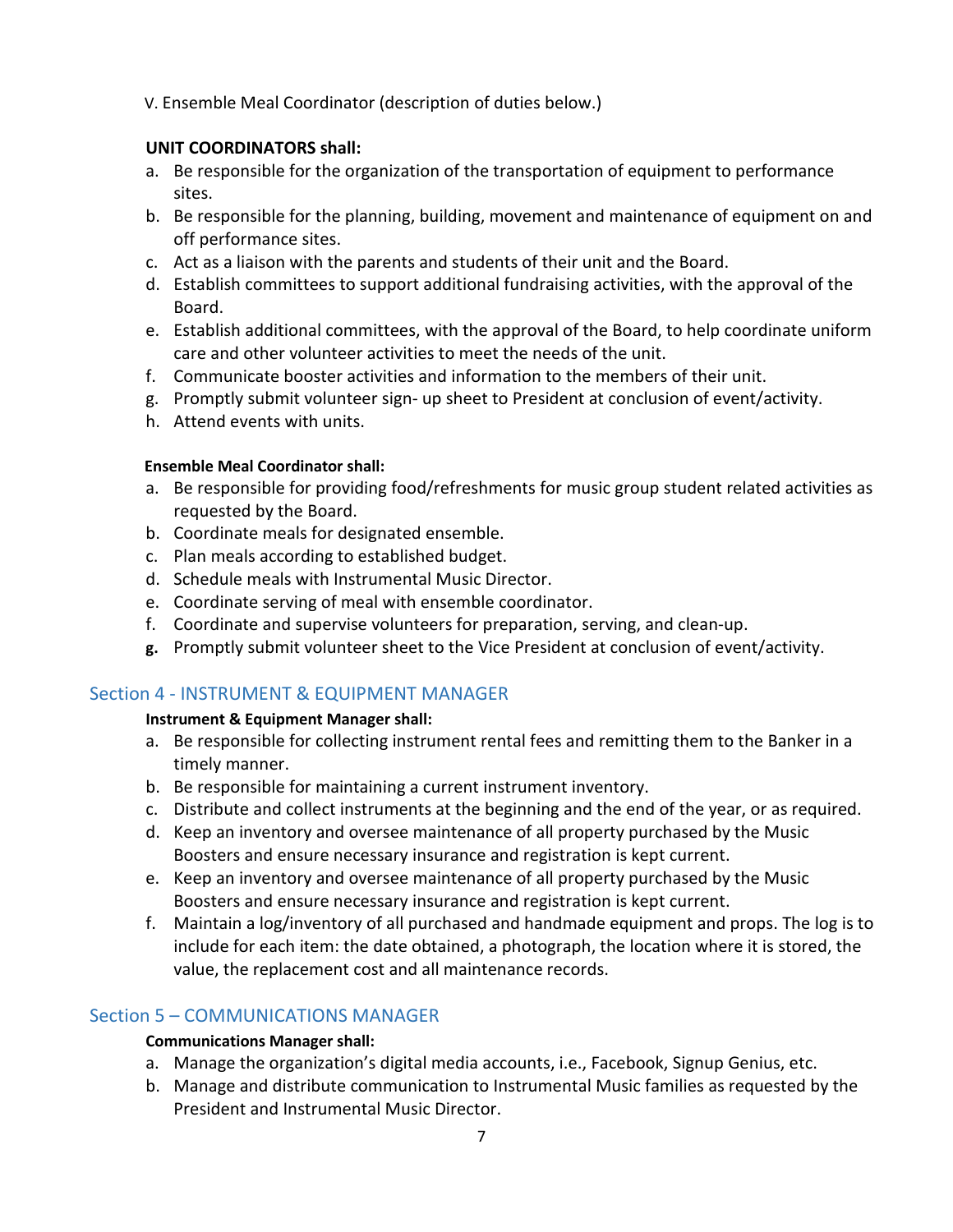- c. Liaise with ASB for posting relevant program information in Hawk Happenings as approved by the President and Instrumental Music Director.
- d. May have overlapping duties and works in conjunction with the Webmaster.
- e. Provide updates to members and Board as requested.

### Section 6 - STUDENT REPRESENTATIVE

A student representative shall be chosen by the Instrumental Music Director and approved by the Board at the beginning of the school year to represent the students at all Board meetings. This is a non-voting position. This student must be an actively participating Junior or Senior in one of the LHHS Instrumental Music ensembles and a member in good standing.

#### **The Student Representative shall:**

- a. Liaise between the students in all music groups and the Board.
- b. Provide a report to the Board on activities of the students.
- c. Report to the students on Board activities.
- d. Attend all Board meetings and general membership meetings.

#### Section 7 - WEBMASTER

#### **WEBMASTER shall:**

- a. Maintain the LHHS Instrumental Music website (lhhsmusic.org) with up-to-date information approved by the Instrumental Music Director and Music Boosters.
- b. Support the digital communication objectives of the Instrumental Music Director and the Music Boosters.
- c. Create event portals with ticketing and payment gateway as needed.
- d. In coordination with the President, maintain the Organization's "digital vault" of logon credentials and relevant account information.

# **ARTICLE 10 – THE BOARD**

### Section 1 – Composition

The Board shall consist of elected Executive Officers, appointed Auxiliary Board members, and the Instrumental Music Director. The Instrumental Music Director shall serve solely in an advisory capacity and is neither an Elected Officer nor Auxiliary member.

### Section 2 – Authority, Duties, and Responsibilities

During its term, the Board shall be vested with authority over all facets of management and operation of the Music Boosters, which authority it may delegate to Board members at its sole discretion. This authority shall include decisions concerning financial matters and authorization of the payment of bills within the limits of the budget adopted by the general membership, not having the authority to encumber the Association beyond the current fiscal year. All bills should be submitted to the appropriate coordinator for approval before payment. Such action must be ratified at the next Music Booster general meeting and recorded in the minutes. Any invoice from SVUSD requires approval of the Instrumental Music Director. No Board member shall negotiate or engage in consulting services on behalf of the Board without the prior approval of the Instrumental Music Director. Additionally, the Board, in conjunction with the Instrumental Music Director, will be responsible for the decision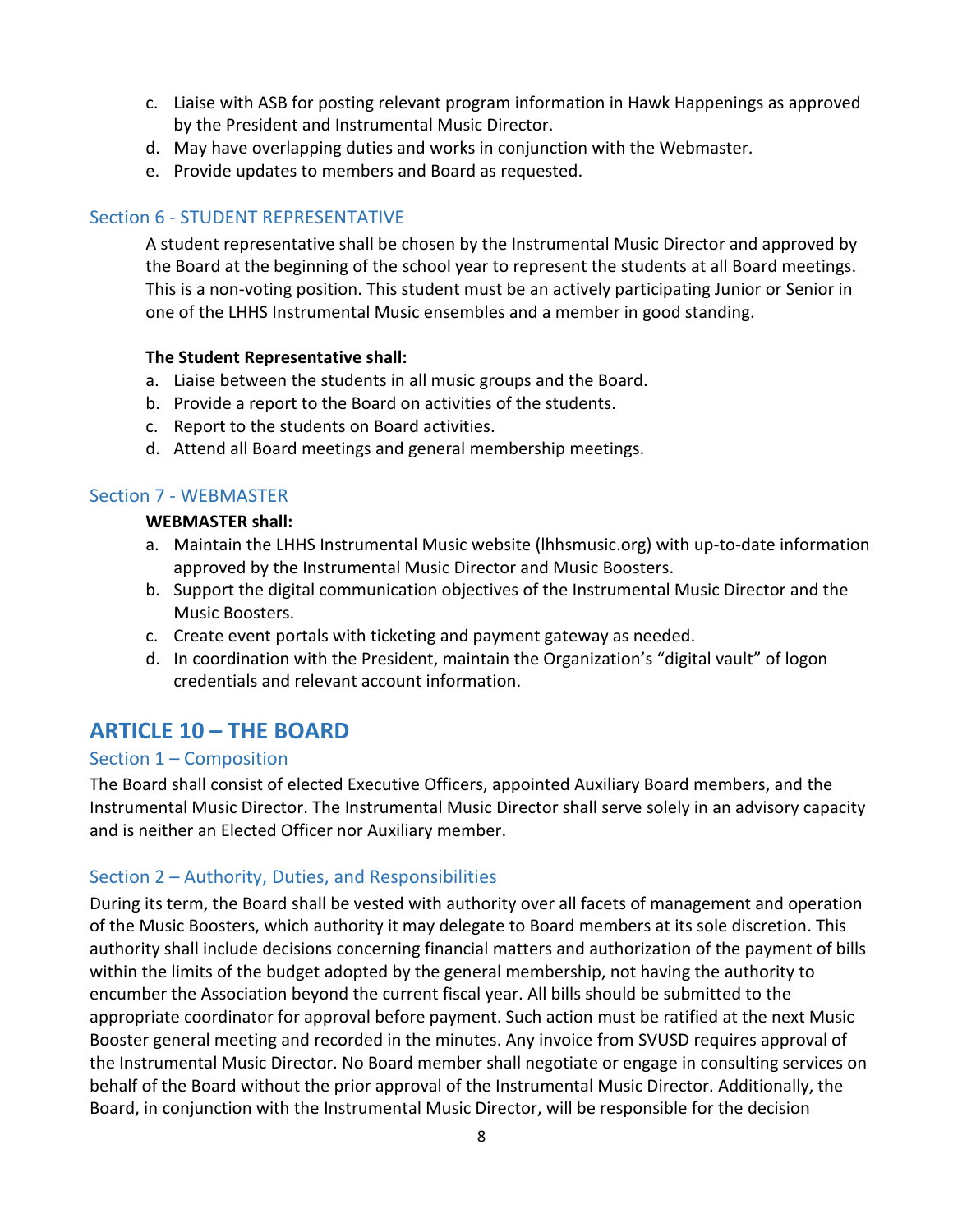regarding the purchase of band equipment, loaning of Music Booster property, payment to SVUSD of instructor/music coaches' salaries, fundraising, transportation, and lodging expenses and related activities. The Board can create committees as are deemed necessary to promote the purposes and to carry on the work of the Association and serve until the assignment is completed. The Board shall present a report at meetings of the Association. Outgoing Board members shall be responsible for the effects (e.g. papers, files, CDs, notes, memos, Google docs, etc.) of their offices on or before June 30.

### Section 3 – Conflicts

The Board is subject to the Music Booster Bylaws. An Association member shall not be a voting member of this Board while serving as a paid employee of or under contract of the Music Boosters. Conflict of Interest means a conflict, or appearance of a conflict, between the private interests and official responsibilities of a person in a position of trust. Persons in a position of trust include officers and members of the Board. For purposes of this provision, the term "interest" shall include personal interest, interest as a Board member, trustee, or beneficiary of any concern and having an immediate family member related by blood or marriage or member of the same household who hold such an interest in any concern.

No transaction of the Organization shall be voidable by reason of the fact that any officer or member of the Board of the Organization has an interest or is related to a person that has interest in the entity with which the transaction is entered into provided:

- a. The interest of the officer or member of the Board is fully disclosed to the members.
- b. The transaction is duly approved by the Board members not interested or connected as being in the best interests of the Organization.
- c. Payments to the interested officer, Board member of related party are reasonable, and do not exceed fair market value.

An interested officer or member of the Board must remove themselves from voting, discussion and the decision-making process of a contract, transaction, or situation in which there may be a perceived or actual, conflict of interest. However, they may be present to provide clarifying information in such a discussion at the request of the Board unless objected to by any present member of the Board. Anyone in a position to make decisions about spending, who also stands to benefit from that decision, has a duty to disclose that conflict as soon as it arises or when it becomes apparent.

### Section 4 – Complaints and Allegations

The Organization encourages complaints, reports, or inquiries about illegal practices or serious violations of the Organization's policies, including illegal or improper conduct by the Organization itself, by its leaders or others on its behalf. Appropriate subject matter to raise under this policy would include financial improprieties, accounting or audit matters, ethical violations or other similar illegal or improper practices or policies. Complaints, reports or inquiries may be made on a confidential or anonymous basis. They should describe in detail the specific facts. They should be directed to the Organization's President; if the President is implicated in the complaint, report or inquiry, it should be directed to another Executive Board member. The Organization will conduct a prompt, discrete and objective review or investigation. Complainants must recognize that the Organization may be unable to fully evaluate a vague or general complaint, report, or inquiry that is made anonymously.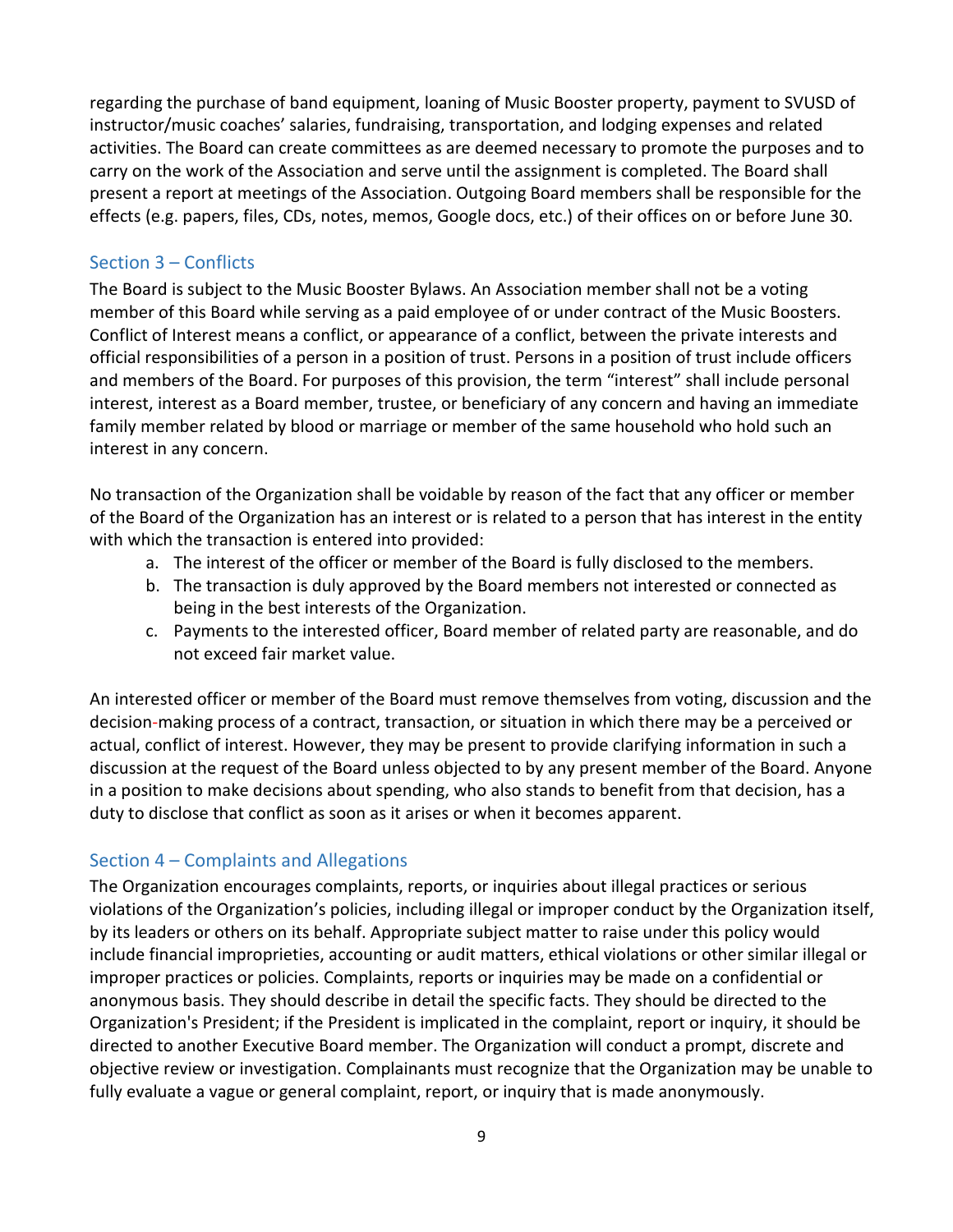### Section 5 – Miscellaneous

This section contains general guidelines and procedures as well as best practices:

- a. Designated authorized signers (President, Vice President, Treasurer, and Secretary) contact the Organization's bank to secure their signatures on all checking and savings account signature cards and file with the bank immediately upon taking office.
- b. Individuals who are related by blood or marriage, or reside in the same household are prohibited from counting cash or checks for the Organization together.
- c. Authorized signers are prohibited from approving payments for reimbursements submitted by themselves or other individuals to whom they are related by blood or marriage, or residing in the same household.
- d. All logon credentials (usernames/passwords) for accounts owned by the Organization are to be listed in the Music Boosters' confidential file, hence "Digital Vault," which is maintained by the President and Webmaster.

# **ARTICLE 11 – MEETINGS**

# General Membership Association Meeting Time and Place

The General Membership or Association meetings of the Music Boosters will be held at LHHS unless otherwise indicated, no less than seven (7) times during the school year. Special meetings may be called by the President or the Instrumental Music Director. General Membership Association and Board meetings shall be conducted according to Robert's Rules of Order.

# **ARTICLE 12 – BOARD MEETINGS**

### Section 1 - Meetings

The Board meetings of the Music Boosters will be held monthly at LHHS unless otherwise indicated, and no less than seven (7) times during the school year. The Board shall schedule the day and week for the monthly Board meetings at the beginning of the school year. Special meetings may be called by the or as requested by the Instrumental Music Director. When sensitive issues need to be discussed, (litigation, discipline, personnel matters and contract negotiation and /or contract issues requiring confidentiality) the President may call for a closed session meeting of the Board members and the Instrumental Music Director. Based on the topic of the special meeting, other attendees may be invited by the President if his/her presence is deemed necessary. Meeting minutes for any such session will be taken and a general report of any decision(s) or action(s), redacting any sensitive and/or confidential information will be reported out to the membership. Meetings of the Executive Officers shall be held when called by the President or as requested by the Instrumental Music Director. General Membership Association and Board meetings shall be conducted according to Robert's Rules of Order.

# Section 2 – Attendance

Elected Board and appointed Auxiliary Board members are expected to attend and participate in all Board, Association, and special meetings.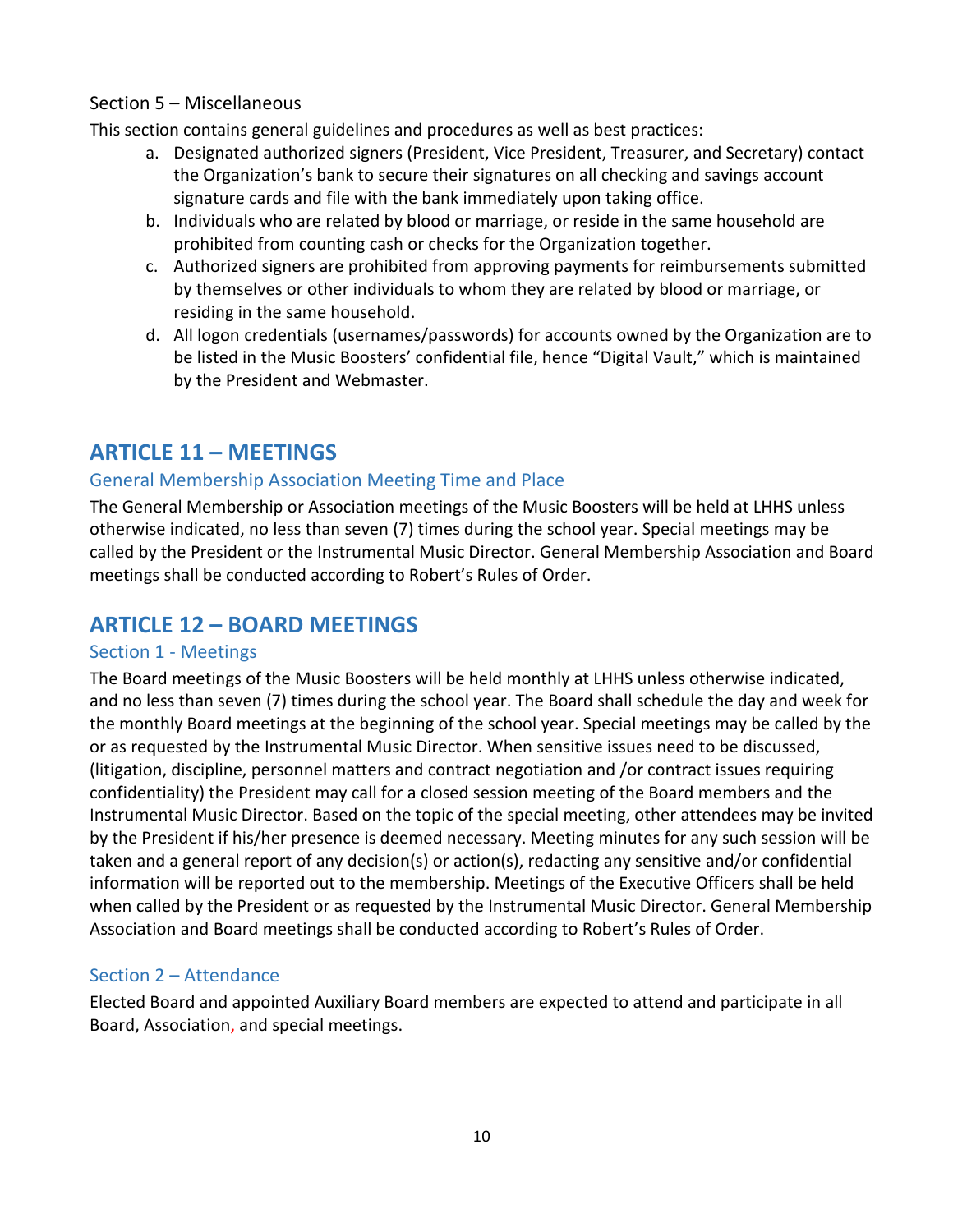### Section 3 – Removal from the Board

Should a Board member fail to attend three (3) consecutive meetings without adequate excuse or when a Board member is not fulfilling the responsibilities of their position as prescribed in these bylaws or standing rules, or engages in conduct which the Board determines to be injurious to the Organization or its purposes, the Board may, by simple majority affirmative vote, take such action as it determines appropriate, which may include asking for the resignation of the Board member. Any Board member may be removed with simple majority vote of the quorum present at a special meeting called for this purpose, provided however that prior to the removal from the Board, the affected Board member shall be given notice in writing of the intended removal at his/her last known address at least seven (7) days prior to such meeting. The Board member shall be informed of the general nature of the charges and given an opportunity to appear at the meeting to answer such charges.

# Section 4 – Vacating of Office/Position

Each Board Member, upon expiration of the term of office/position shall turn over all records, books and other material pertaining to the office/position to the newly elected/appointed Board member. In case of resignation or termination, all records, books and other material pertaining to the office/position shall be turned over to the President and all funds belonging to the Association shall be returned to the Treasurer, without delay.

# **ARTICLE 13 – QUORUM**

### Section 1 – Board Quorum

To conduct business at any Board meeting, a simple majority of the Elected Officers and Auxiliary Board Members must be present. Any action taken by the Board is to be approved by a simple majority of those present at that meeting.

### Section 2 – General Membership Quorum

Any action taken by a General Membership Meeting would be upon a simple majority of those present, except where otherwise herein specified.

# **ARTICLE 14 – DISSOLUTION**

The property of the Music Boosters is irrevocably dedicated to charitable and educational purposes and no part of the net income or assets of this Organization shall ever benefit any Staff, Board member, or any private persons. Upon dissolution of the Association, its assets remaining after payment of, or provision for payment of, all debts and liabilities of this Association shall be distributed to the LHHS Music Department if it is then in existence and exempt under section 501(c)(3); but if it is not, then in existence or exempt, to another Organization which serves students of LHHS, is organized, and operated exclusively for charitable and educational purposes and which has established its taxexempt status under Section 501(c)(3) of the internal revenue code.

# **ARTICLE 15 – AMENDMENTS TO BYLAWS**

Additions or amendments to the bylaws must be presented in writing to the members one month prior to being voted on by the general membership. Any change in the bylaws must have the approval of the